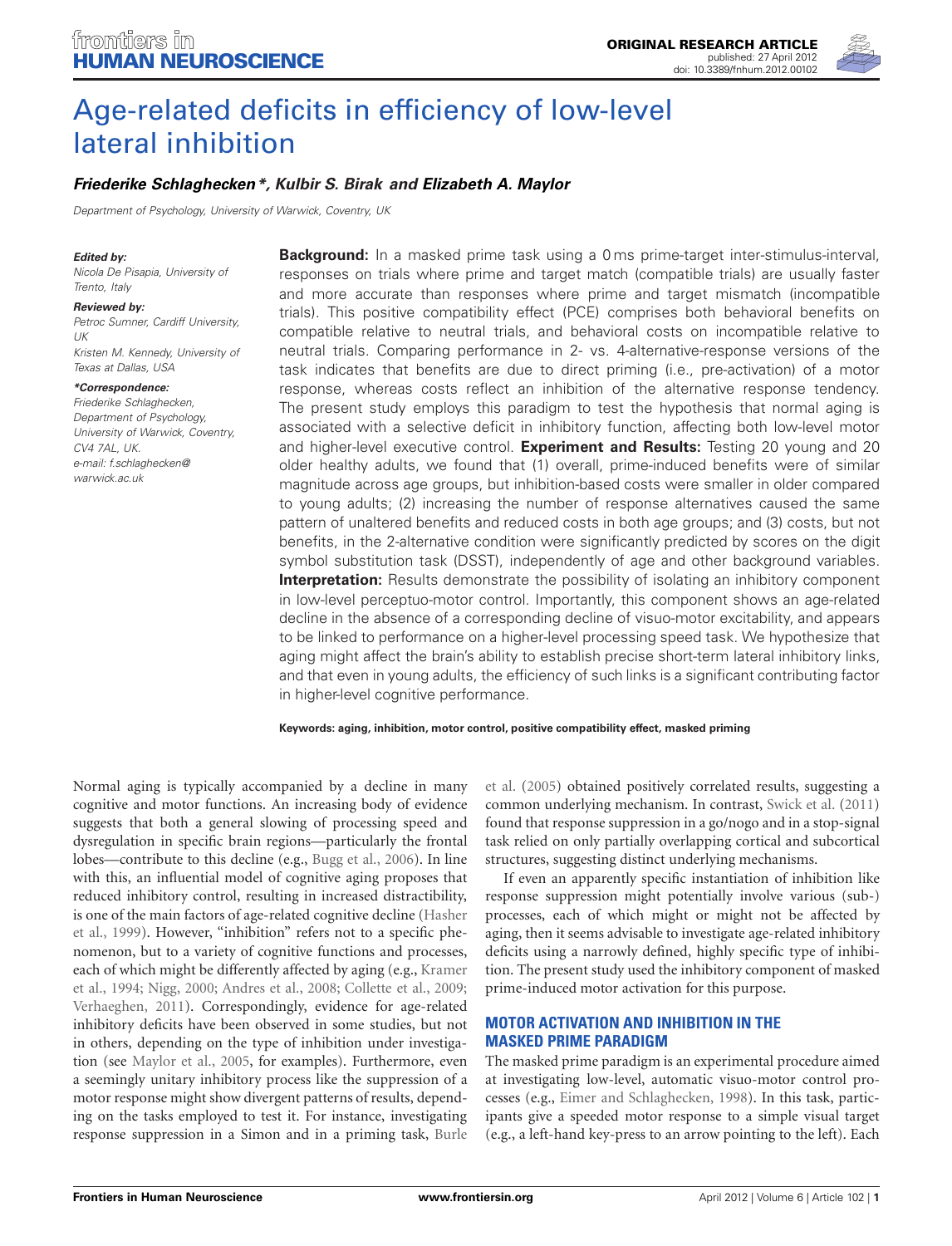target is preceded by a prime stimulus, which is associated with either the same response as the subsequent target (compatible trial), with a different response (incompatible trial), or is without response assignment (neutral trial). Primes are presented very briefly (e.g., 33 ms) and are followed by a patterned backward mask. This makes them unlikely to be perceived consciously (near-threshold or subthreshold presentation), as evidenced by participants' informal verbal reports and by their inability to identify p[rimes with more than chance accuracy \(](#page-7-5)Schlaghecken and Eimer, [1997](#page-7-5); [Eimer and Schlaghecken](#page-6-4), [1998](#page-6-4), [2002](#page-7-6)). Yet these primes can be shown to trigger their corresponding motor activation, thereby influencing responses to the subsequently presented, clearly visible targets.

The priming effects typically present a biphasic pattern (e.g., [Aron et al.](#page-6-5)[,](#page-7-8) [2003](#page-6-5)[;](#page-7-8) [Seiss and Praamstra](#page-7-7)[,](#page-7-8) [2004](#page-7-7)[;](#page-7-8) Schlaghecken and Maylor, [2005](#page-7-8); [Sumner and Brandwood](#page-7-9), [2008\)](#page-7-9): when prime and target are presented in immediate succession, responses are faster and more accurate on compatible than on incompatible trials (positive compatibility effect, PCE); if target presentation is slightly delayed (by about 100–250 ms), the priming effect reverses (negative compatibility effect, NCE), a pattern indicative of an activation-followed-by-inhibition sequence. Interestingly, it has been found that in healthy older participants, the initial PCE is of approximately the same magnitude as in young participants, whereas the subsequent NCE is much reduced or even absent (e.g., [Seiss and Praamstra](#page-7-7), [2004](#page-7-7); [Schlaghecken and Maylor](#page-7-8), [2005;](#page-7-8) [Schlaghecken et al., 2011](#page-7-10)), suggesting that motor inhibition, but not prime-induced motor activation, deteriorates with old age. In contrast to these results, however, [Sumner et al.](#page-7-11) [\(2007](#page-7-11)) observed robust NCEs in older participants, suggesting intact motor inhibition. In fact, an analysis of the priming effects of 80 older adults revealed large individual differences in the NCE latency range, with some participants producing "normal" NCEs, but others showing PCEs [\(Schlaghecken et al., 2011](#page-7-10)). In that study, no predictor for these differences could be identified. However, it seems likely that the NCE reflects the combined activity of more than one inhibitory process (see, e.g., [McBride et al., 2012](#page-7-12), for a review), complicating the pattern of deteriorating and spared functions. Thus, it might be interesting to employ a simpler measure of low-level motor inhibition to investigate age-related and individual differences in motor control.

In the typical 2-alternative choice reaction time (RT) task, the PCE comprises behavioral benefits (improved performance on compatible relative to neutral trials) and costs (impaired performance on incompatible relative to neutral trials) of approximately equal magnitude [\(Aron et al., 2003](#page-6-5); [Schlaghecken et al., 2006](#page-7-13)). These effects are generally assumed to reflect activation and inhibition processes in the visuo-motor system (rather than, for instance, processes of perceptual or attentional modulation, e.g., [Schlaghecken and Eimer, 2001;](#page-7-14) [Boy and Sumner, 2010](#page-6-6)). That is, the masked prime is assumed to directly activate its corresponding motor response (e.g., [Neumann and Klotz](#page-7-15)[,](#page-7-16) [1994](#page-7-15)[;](#page-7-16) Kiesel et al., [2007](#page-7-16)), resulting in performance benefits when the target requires execution of this same response (compatible trial). Importantly, it is further assumed that the activity level of one visuo-motor channel systematically affects activity in competing channels via reciprocal inhibitory links. Thus, once the prime has activated its corresponding motor response, this increased activity in one channel will cause a corresponding decrease of activity in the alternative response channel, resulting in behavioral costs when the target requires execution of this inhibited response (incompatible trial).

The feasibility of separating direct prime activation and indirect competitor inhibition has been demonstrated in a masked prime experiment where responses had to be given by moving a finger from a central "home" location to one of two or four target locations [\(Schlaghecken et al.](#page-7-13), [2006](#page-7-13)). The logic behind this manipulation was as follows: (1) if masked priming effects are located at the level of motor response codes (rather than either at abstract "left" or "right" codes or at specific muscle commands; see [Eimer et al., 2002;](#page-7-17) [Schlaghecken et al., 2009\)](#page-7-18), then they should be unaffected by the type or number of effectors, that is, a single-effector choice RT paradigm should yield the same effects as a two-effector choice RT paradigm; (2) if behavioral benefits on compatible relative to neutral trials reflect a direct ("local") activational effect of the prime, then benefits should remain unaffected by the number of response alternatives; and (3) if behavioral costs on incompatible relative to neutral trials reflect indirect ("global") inhibition of alternative response channels via reciprocal inhibitory links, then costs should decrease with increasing numbers of channels participating in this inhibitory network. [Schlaghecken et al.](#page-7-13) [\(2006](#page-7-13)) obtained results exactly in line with these predictions: whereas benefits were virtually identical in the 2- and the 4-alternative condition (9.4 and 9.3 ms), costs were substantially reduced (from 14.2 to 4.6 ms) with the increased number of response alternatives, confirming that direct activation and reciprocal competitor inhibition processes can be successfully dissociated in the masked prime task, even when different responses are given with the same effector.

## **RECIPROCAL INHIBITION AND AGING**

Reciprocal inhibitory links appear to be an inherent feature of the perceptuo-motor system, such that activation of one response channel causes a corresponding inhibition of its competi[ng response channel\(s\) \(e.g.,](#page-7-19) [Duque et al., 2010;](#page-6-7) Tandonnet et al., [2011;](#page-7-19) for a review, see, e.g., [Burle et al.](#page-6-8), [2004\)](#page-6-8). This competitor inhibition is established in a task-dependent manner, not merely through reciprocal inhibition of homologous cortical structures (e.g., [Meynier et al.](#page-7-20), [2009](#page-7-20)), and might critically depend on pre-supplementary motor area (pre-SMA) circuits (for a review, see [Mostofsky and Simmonds, 2008](#page-7-21))<sup>1</sup>. Note that this type of inhibition differs from top-down, frontally mediated inhibitory control: it is not the (voluntary) suppression of an incorrect response tendency, but the automatic, feed-forward fine-tuning of the desired response through the suppression of any competing motor activity.

<span id="page-1-0"></span>Of particular interest in the present context is the finding that reciprocal inhibition appears to deteriorate with age. This has been demonstrated for both intra-hemispheric [\(Hortobágyi et al.,](#page-7-22) [2006\)](#page-7-22) and inter-hemispheric [\(Talelli et al.](#page-7-23), [2008\)](#page-7-23) task-specific

<sup>&</sup>lt;sup>1</sup>It might be interesting to note that [Sumner et al.](#page-7-11) [\(2007\)](#page-7-11) found evidence that pre-SMA also plays a role in generating the second, NCE phase of masked prime effects.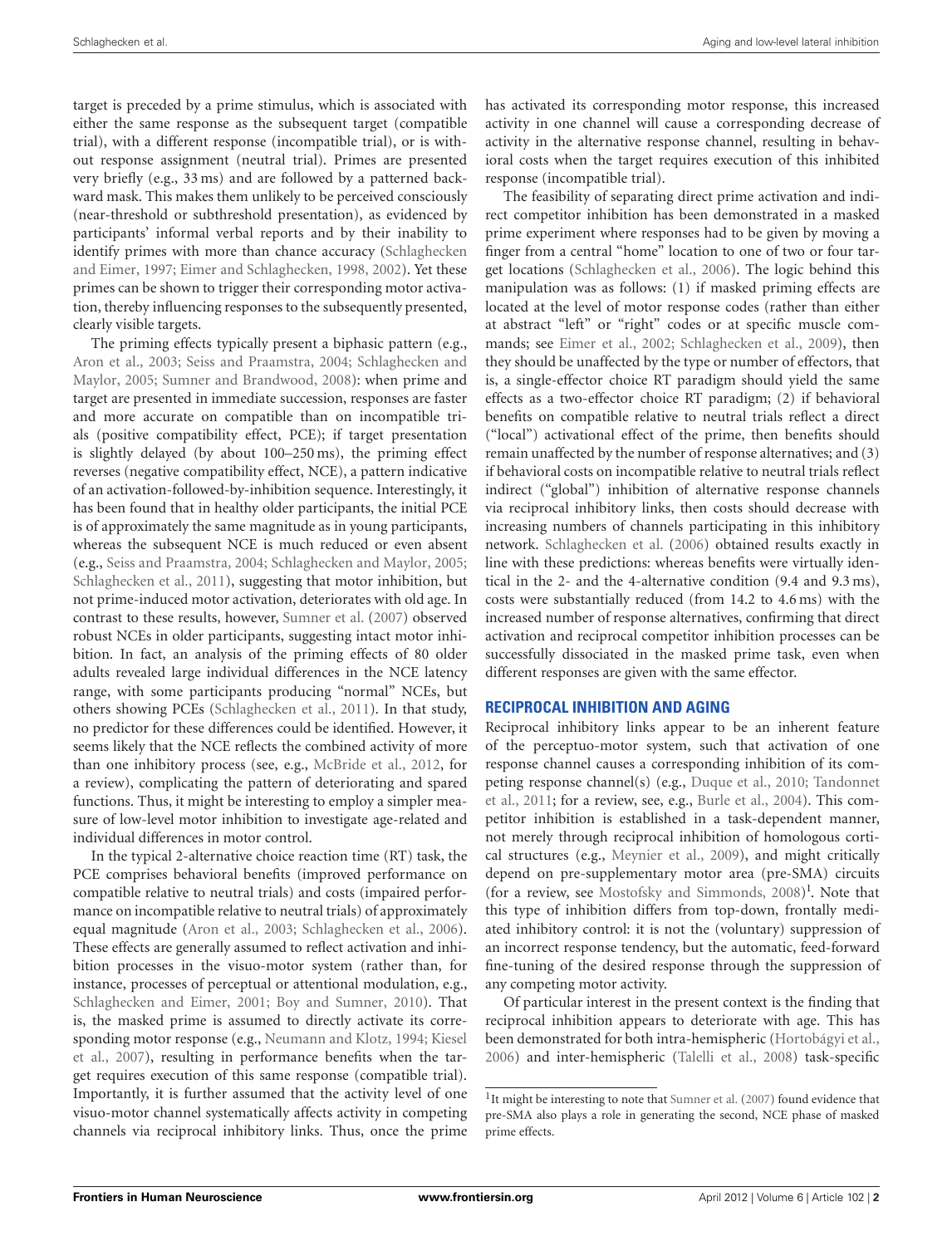inhibition during single responses. Furthermore, [van de Laar et al.](#page-7-24) [\(2012](#page-7-24)) have suggested that the same might be true for choice (between-hand) reactions. However, inhibitory links and their age-related changes in the intermediate condition—a choice RT task employing a single-effector—have, to the best of our knowledge, not as yet been investigated. Finding age-related changes in motor inhibition in such a paradigm would demonstrate that aging does indeed affect *ad-hoc*, task-related perceptuo-motor links, not just anatomical links between antagonistic muscle pairs or homologous motor cortex areas.

The present study, therefore, employed the paradigm used in [Schlaghecken et al.](#page-7-13) [\(2006](#page-7-13)), where single finger movements were mapped onto different targets under 2- and 4-alternative response conditions. We compared performance of young and older participants in this paradigm, aiming to replicate and extend the earlier findings by separating the effects of aging on direct motor activation and on reciprocal motor inhibition.

#### **AGING, INHIBITION, AND PROCESSING SPEED**

It is generally agreed that the speed of information processing decreases with increasing age (e.g., [Salthouse](#page-7-25), [1996](#page-7-25), [2004](#page-7-26)). This is likely due to a combination of reduced nerve conduction velocity (e.g., [Stetson et al., 1992\)](#page-7-27) and age-related loss of synaptic connections (e.g., [Fjell and Walhovd](#page-7-28), [2010\)](#page-7-28), resulting in an overall deterioration of functional neural networks (e.g., [Andrews-Hanna et al.](#page-6-9), [2007;](#page-6-9) [Damoiseaux et al., 2008\)](#page-6-10) and a corresponding deficiency in the formation of neural representations (e.g., [Rousselet et al., 2009](#page-7-29)).

A typical measure of processing speed in many aging studies is the digit symbol substitution task (DSST; see [Hoyer et al.](#page-7-30), [2004\)](#page-7-30). As a subtest of Wechsler intelligence scales, the DSST correlates highly with intelligence and is generally acknowledged to involve higher levels of cognition than simply perceptual speed (e.g., [Laux and Lane](#page-7-31)[,](#page-7-33) [1985;](#page-7-31) [Piccinin and Rabbitt](#page-7-32)[,](#page-7-33) [1999;](#page-7-32) Gilmore et al., [2006](#page-7-33)), possibly including inhibitory processes. [Lustig et al.](#page-7-34) [\(2006](#page-7-34)), comparing young and older adults' performance under low- and high-distraction conditions, found that the ability to ignore distracting information is an important factor in DSST and DSST-like measures of processing speed. However, as the authors point out, being able to ignore distractors is not entirely determined by inhibitory control: factors such as visual acuity and gaze control might also play a role. To the best of our knowledge, there has as yet been no study to directly relate processing speed to low-level inhibitory control. Because the present study has been designed to obtain a relatively pure measure of low-level inhibition (behavioral costs on incompatible relative to neutral trials in the 2-alternative version of the masked prime task), it is suitable to address this issue.

## **METHODS**

#### **PARTICIPANTS**

Twenty young (seven male) and 20 older (nine male) healthy participants completed the experiment (see **[Table 1](#page-2-0)** for details). Young participants (aged 18–33) were mostly students at the University of Warwick who took part either for course credit or for payment of £6. Older participants (aged 63–81) were members of a volunteer panel who had been recruited through

local newspapers and advertisements to join the Warwick Age Study and were paid £10 as a contribution toward their travel expenses. All but one young and two older participants were right handed.

#### **BACKGROUND MEASURES**

Crystallized intelligence was assessed by the multiple choice section of the Mill Hill vocabulary test [\(Raven et al., 1988](#page-7-35)), in which participants have to select the best synonym for a target word from a set of six alternatives. Speed of information processing was assessed by the DSST from the Wechsler Adult Intelligence Scale—Revised [\(Wechsler, 1981](#page-8-1)). Visual acuity was assessed (with glasses if worn) at the beginning of the experiment using the Near Vision Test Card [\(Schneider](#page-7-36), [2002\)](#page-7-36). All participants had normal or corrected-to-normal vision according to self-report. The data in **[Table 1](#page-2-0)** show the typical pattern reported in the aging literature (e.g., [Baltes and Lindenberger](#page-6-11)[,](#page-7-37) [1997](#page-6-11)[;](#page-7-37) Schneider and Pichora-Fuller, [2000\)](#page-7-37) of higher processing speed and visual acuity, but lower crystallized intelligence, in young compared with older adults. Moreover, the DSST means correspond almost exactly with those reported for 20- vs. 70-year-olds (70 vs. 49, respectively) in a meta-analysis of 141 studies by [Hoyer et al.](#page-7-30) [\(2004](#page-7-30)), again suggesting that the present samples are representative of their age group.

#### **STIMULI AND APPARATUS**

Double arrows pointing left, right, up, or down served as primes and targets, and a double plus sign served as an additional neutral prime (see **[Figure 1](#page-3-0)**). Stimuli subtended a visual angle of 1.2◦ × 0*.*6◦ at a viewing distance of approximately 1 m. Masks were constructed from a virtual  $8 \times 6$  grid (2.3° × 1.4°), randomly filled with overlapping horizontal, vertical, and oblique

<span id="page-2-0"></span>**Table 1 | Background details (means and standard deviations) of young and older participants, and results of comparisons between age groups.**

|                            |             | Older       |                                  |
|----------------------------|-------------|-------------|----------------------------------|
| Variable                   | Young       |             |                                  |
|                            | M (SD)      | M (SD)      | Comparison                       |
| Age (years)                | 22.3(4.3)   | 70.3 (5.3)  |                                  |
| Health <sup>a</sup>        | 4.7(0.5)    | 4.1(0.6)    | $t_{(34)} = 3.23, p < 0.01$      |
| Vocabulary <sup>b</sup>    | 18.5(4.0)   | 23.2(2.8)   | $t_{(36)} = -4.23$ , $p < 0.001$ |
| Speed <sup>c</sup>         | 70.1 (14.9) | 50.8 (10.4) | $t_{(36)} = 4.67, p < 0.001$     |
| Visual acuity <sup>d</sup> | 7.0(1.1)    | 5.1(1.3)    | $t_{(38)} = 5.06, p < 0.001$     |

*aSelf-rated health on a 5-point scale (very poor; poor; fair; good; very good); data missing for two young and two older participants.*

*bVocabulary from the multiple choice section of the Mill Hill vocabulary test [\(Raven et al.](#page-7-35), [1988\)](#page-7-35); maximum score* = *33; data missing for two young participants.*

*cProcessing speed based on the Digit Symbol Substitution task [\(Wechsler](#page-8-1), [1981\)](#page-8-1); data missing for two young participants.*

*dVisual acuity as measured by the number of lines read correctly from the Near Vision Test Card [\(Schneider](#page-7-36), [2002](#page-7-36)) viewed at a distance of 16 inches whilst wearing corrective glasses, with scores ranging from 1 (16/160—lowest acuity) to 9 (16/16—highest acuity).*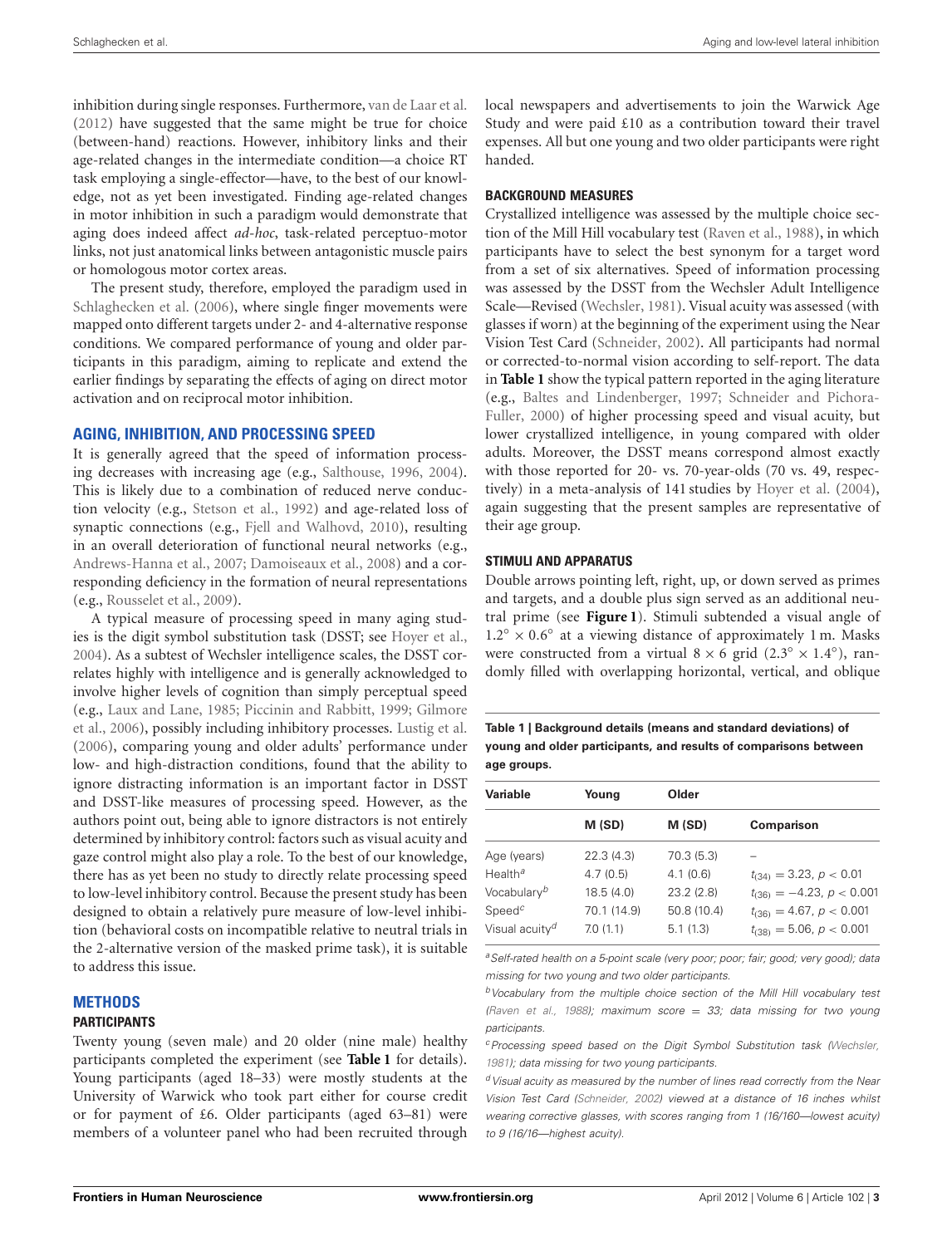

<span id="page-3-0"></span>lines of different lengths (0.1◦−1*.*0◦; width 0.2◦). A new mask was constructed on each trial to avoid perceptual learning of the mask and correspondingly increased prime identification (see Schubö et al., [2001;](#page-7-38) [Schlaghecken et al., 2008](#page-7-39)). Stimuli were presented in black on a white background on a 17" computer screen. A fixation dot (0.1◦ × 0*.*1◦ visual angle), primes and masks appeared in the center of the screen, whereas targets appeared 2.0◦ above, below, to the left and to the right of the center (i.e., just beyond the area occupied by the mask—see **[Figure 1A](#page-3-0)**). Participants were seated in a comfortable chair in a dimly lit, sound attenuated chamber approximately 1 m in front of a computer screen. They pressed the "2," "4," "6," or "8" key on the number pad of a standard keyboard in response to the corresponding target direction (down, left, right, and up, respectively).

#### **PROCEDURE**

In experimental sessions lasting up to 1 h, participants first carried out eight blocks of the 2-alternative choice RT task (2-alt), then eight blocks of the 4-alternative choice RT task (4-alt). Immediately after the experiment, background cognitive measures were collected from young participants (this information was already available for older participants from an earlier experiment).

A typical trial sequence is depicted in **[Figure 1A](#page-3-0)**. Trials started with a fixation cross presented for 250 ms, followed by a 650 ms blank screen. A prime was then presented for 33 ms, replaced immediately by a 100 ms mask surrounded by four identical targets. The inter-trial interval between target offset and the next fixation dot was 1300 ms. On compatible trials, prime and target arrows pointed in the same direction, on incompatible trials,

they pointed in opposite directions (e.g., left-pointing prime, right-pointing target), and on neutral trials, the prime was a double-plus sign not associated with any response. Trials where prime direction was orthogonal to target direction (e.g., leftpointing prime, upward-pointing target) were considered as filler trials, and were not part of the main analysis.

Participants were instructed to maintain central eye fixation, and to respond as quickly and accurately as possible to the direction of the target arrows by moving the index finger of the right hand from its resting position on the central "5" key in order to press the key indicated by the target arrow direction (down to "2," left to "4," etc.). Participants initially practiced this under the supervision of the experimenter.

The two parts of the experiment differed only regarding the number of different targets presented within a given block (two vs. four), and were identical in all other respects of stimulus presentation (see **[Figure 1B](#page-3-0)**). Specifically, all five different primes—left, right, up, down, neutral—were presented in each block. However, in a 2-alt block, all targets came from only one spatial dimension (i.e., either all horizontal [left/right], or all vertical [up/down]), whereas in a 4-alt block, targets from both spatial dimensions were mixed. Thus, in effect, each 4-alt block was the combination of one 2-alt horizontal and one 2-alt vertical block.

Responses were expected to be substantially slower in the 4-alt than in the 2-alt task [\(Hick, 1952;](#page-7-40) [Hyman](#page-7-41), [1953](#page-7-41)). In order to minimize these RT differences, the eight 2-alt blocks (60 trials each) were presented first. Half of the participants started with a series of four 2-alt horizontal blocks followed by a series of four 2-alt vertical blocks (see **[Figure 1B](#page-3-0)**); for the other half, this sequence was reversed. Forty practice trials were given at the beginning of each series. At the end of the first part, participants were encouraged to leave the experimental room for a short rest period. The second part (again starting with a 40-trial practice phase) consisted of eight 4-alt blocks (60 trials each). An overview of all 20 possible prime-target combinations (5 prime  $\times$  4 targets) and their distribution across conditions is provided in **[Figure 1B](#page-3-0)**. Within each block, all prime-target combinations were presented randomly and with equal probability, resulting in 20% compatible, [2](#page-3-1)0% neutral, and 20% incompatible trials, plus 40% filler trials<sup>2</sup>.

#### <span id="page-3-1"></span>**DATA ANALYSES**

Repeated measures analyses of variance (ANOVAs) were performed on mean correct RTs, with the between-subject factor of age (young vs. older), and the within-subject factors of task (2-alt vs. 4-alt) and trial type (compatible vs. neutral vs. incompatible). In all analyses, Greenhouse-Geisser correction to the

<sup>2</sup>The large number of filler trials is an unfortunate side effect of two constraints: (a) primes had to be non-predictive of the upcoming target, because even with subliminal presentation, priming effects are modulated by the primes' predictiveness (see [Klapp](#page-7-42), [2007\)](#page-7-42). This means that in the 4-alt blocks, a left-pointing prime, for instance, had to be followed with equal probability by a left-, a right-, an up-, and a down-pointing target; and (b) the relevant manipulation in this experiment was the number of possible targets within a block (two vs. four), so consequently, all other factors—particularly the relative frequency of different prime-target combinations—were kept identical between conditions.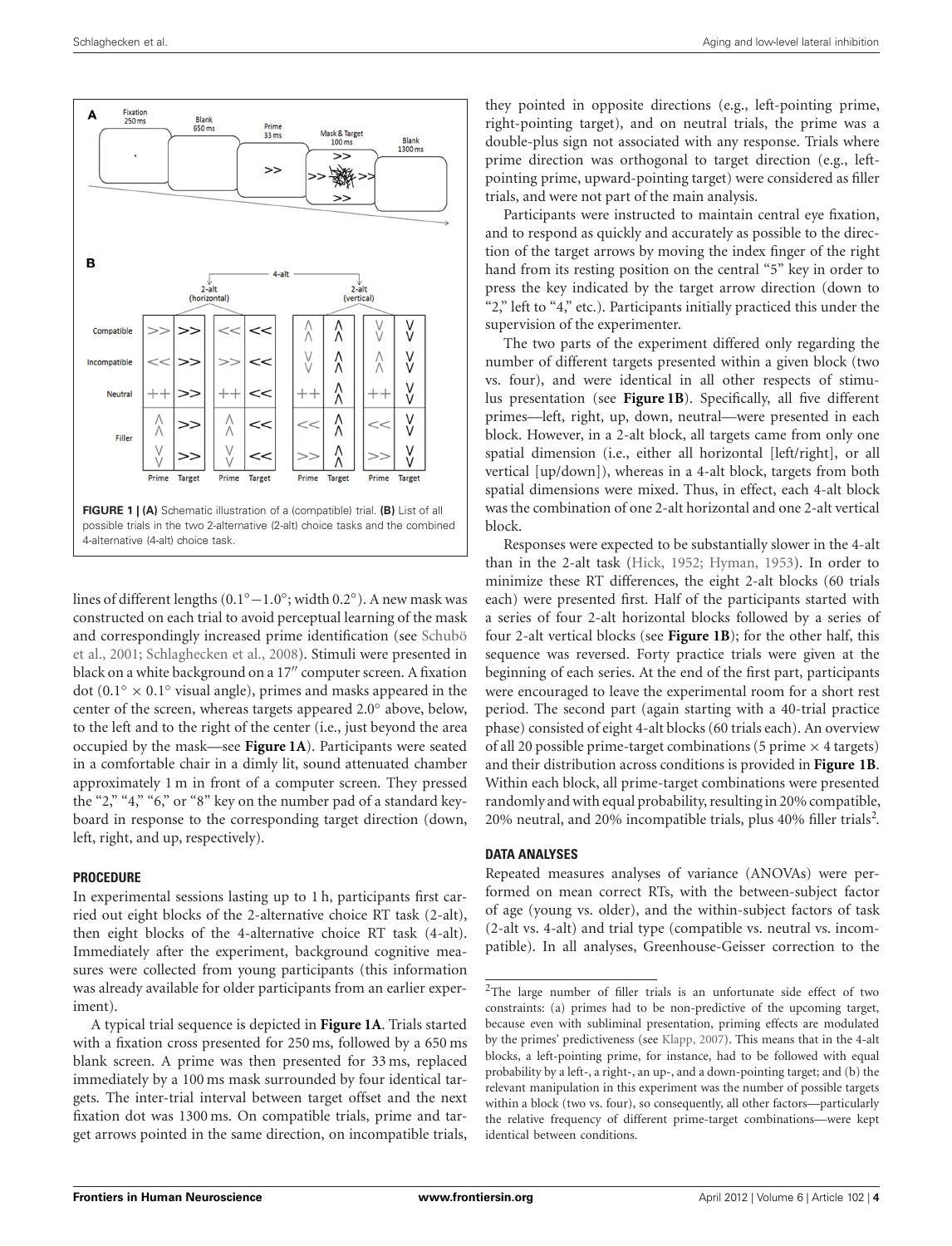degrees of freedom was applied where appropriate, and corrected *p*-values are reported. Because of the large RT difference between age groups (see below), priming effects were calculated not as RT differences, but as RT ratios (benefits = neutral RTs : compatible RTs; costs = incompatible RTs : neutral RTs). ANOVAs were performed on priming effects with the between-subject factor of age group, and the within-subject factors of task and type (benefit vs. cost). Follow-up analyses were conducted in the form of *t*-tests.

Additionally, RTs on filler trials relative to compatible and incompatible RTs were analyzed. Note that in the 2-alt task, primes orthogonally oriented relative to the target have the same general stimulus characteristics as compatible and incompatible primes, but have no explicit response assignment. Therefore, they can be expected to produce RTs intermediate between compatible and incompatible RTs [\(Wilson et al.](#page-8-2), [2010\)](#page-8-2). In the 4-alt task, in contrast, these filler primes do have a response assignment, and therefore should affect the visuo-motor system in the same ways as any other incompatible prime. Analyses were conducted using paired *t*-tests, separately for the 2-alt and the 4-alt task and for both age groups. Overall error rates were extremely low (1–3% on average) and thus were not further analyzed.

#### **RESULTS**

As can be seen from **[Figure 2](#page-4-0)**, older adults were around 250 ms slower than young adults,  $[F_{(1, 38)} = 68.18, p < 0.001]$ . Although RTs were numerically longer with four than with two response alternatives, this difference was not significant, nor did it interact with age, both *F*s *<* 1*.*7, both *p*s *>* 0*.*20. There was a highly significant effect of trial type, as RTs increased from compatible to neutral to incompatible trials,  $[F_{(1, 38)} = 136.67, p < 0.001].$ This priming effect interacted with task (larger priming effects in the 2-alt than in the 4-alt task,  $[F_{(1, 38)} = 18.76, p < 0.001]$ , and with age (young adults showing larger priming effects than older adults,  $[F_{(1, 38)} = 3.85, p = 0.026]$ , but there was no three-way interaction between these factors,  $F < 1$ .

#### **FILLER-TRIAL ANALYSES**

These confirmed our predictions about the impact of a response assignment on priming effects: in the 2-alt task, filler-trial RTs were significantly longer than compatible RTs, and significantly shorter than incompatible RTs, for both young and older adults, all  $ts_{(19)} > 3.76$ , all  $ps < 0.002$ . Furthermore, the two RT differences (filler RT minus compatible RT, and incompatible RT minus filler RT) were of approximately the same magnitude in both age groups, both  $ts < 1.16$ , both  $ps > 0.25$ . Filler RTs in the 4-alt task were also significantly longer than compatible RTs for both young and older adults, both *t*s *>* 6*.*90, both *p*s *<* 0*.*001, but in contrast to the 2-alt task, they did not differ significantly from incompatible RTs, both  $ts < 1.3$ , both  $ps > 0.22$ .

#### **BEHAVIORAL BENEFITS AND COSTS**

These are depicted in **[Figure 3](#page-5-0)**, expressed as ratios of compatible (benefits) and incompatible (costs) to neutral trials (rescaled such that 0 rather than 1 indicates equality of antecedent and consequent). Both types of effects were smaller in older than in young adults,  $[F_{(1, 38)} = 17.17, p < 0.001]$ . However, this age difference was far more pronounced for costs than for benefits,



<span id="page-4-0"></span>as indicated by a significant Age  $\times$  Type interaction,  $[F_{(1, 38)}]$ 10.38,  $p < 0.001$ . Follow-up *t*-tests confirmed that whereas benefits did not differ significantly between young and older adults, both *t*s *<* 1*.*7, both *p*s *>* 0*.*11, costs did, both *t*s *>* 3*.*66, both *p*s *<* 0*.*001. Furthermore, overall costs were larger than overall benefits,  $[F(1, 38) = 23.86, p < 0.01]$ , and priming effects were overall larger in the 2-alt than in the 4-alt task,  $[F(1, 38) = 5.49$ ,  $p = 0.024$ . These two effects interacted significantly, as the costbenefit difference was much larger in the 2-alt than in the 4-alt task,  $[F_{(1, 38)} = 20.74, p < 0.001]$ . Specifically, whereas benefits remained largely unaffected by the number of response alternatives (2-alt vs. 4-alt:  $t_{(19)}$  < 1.6,  $p > .13$ , for both young and older adults), costs were substantially reduced with larger numbers of response alternatives in both young and older adults, both  $ts > 3.7$  $ts > 3.7$  $ts > 3.7$ , both  $ps < 0.001<sup>3</sup>$ . Neither the main effect of task, nor the Type  $\times$  Task interaction, interacted with age, both  $Fs < 1.9$ , both  $ps > 0.18$ .

<span id="page-4-1"></span>Next, we conducted multiple regression analyses to examine whether the four priming effects (behavioral benefits and costs in the 2-alt and 4-alt tasks) were independently predicted by any of the background measures (age, visual acuity, vocabulary, and DSST score). The overall regression models were not significant for either 2-alt benefits, adjusted  $R^2 = -0.041$ ;  $F < 1$ , or 4-alt benefits, adjusted  $R^2 = 0.057$ ;  $[F_{(4, 33)} = 1.56, p > 0.2]$ . However, for 2-alt costs, the overall model was highly significant, adjusted  $R^2 = 0.573$ ;  $[F_{(4, 33)} = 13.44, p < 0.001]$ , with DSST alone making an independent contribution to the variance,  $t =$ 4*.*59, *p <* 0*.*001, such that faster processing speed (higher DSST

<sup>3</sup>A block-wise analysis of costs showed no gradual decrease in costs over time: costs remained constant throughout the first half of the experiment (2-alt task), then dropped sharply and stayed at the new lower level throughout the second half (4-alt task), thus confirming that the difference in cost magnitude between 2- and 4-alt tasks was not simply due to fatigue.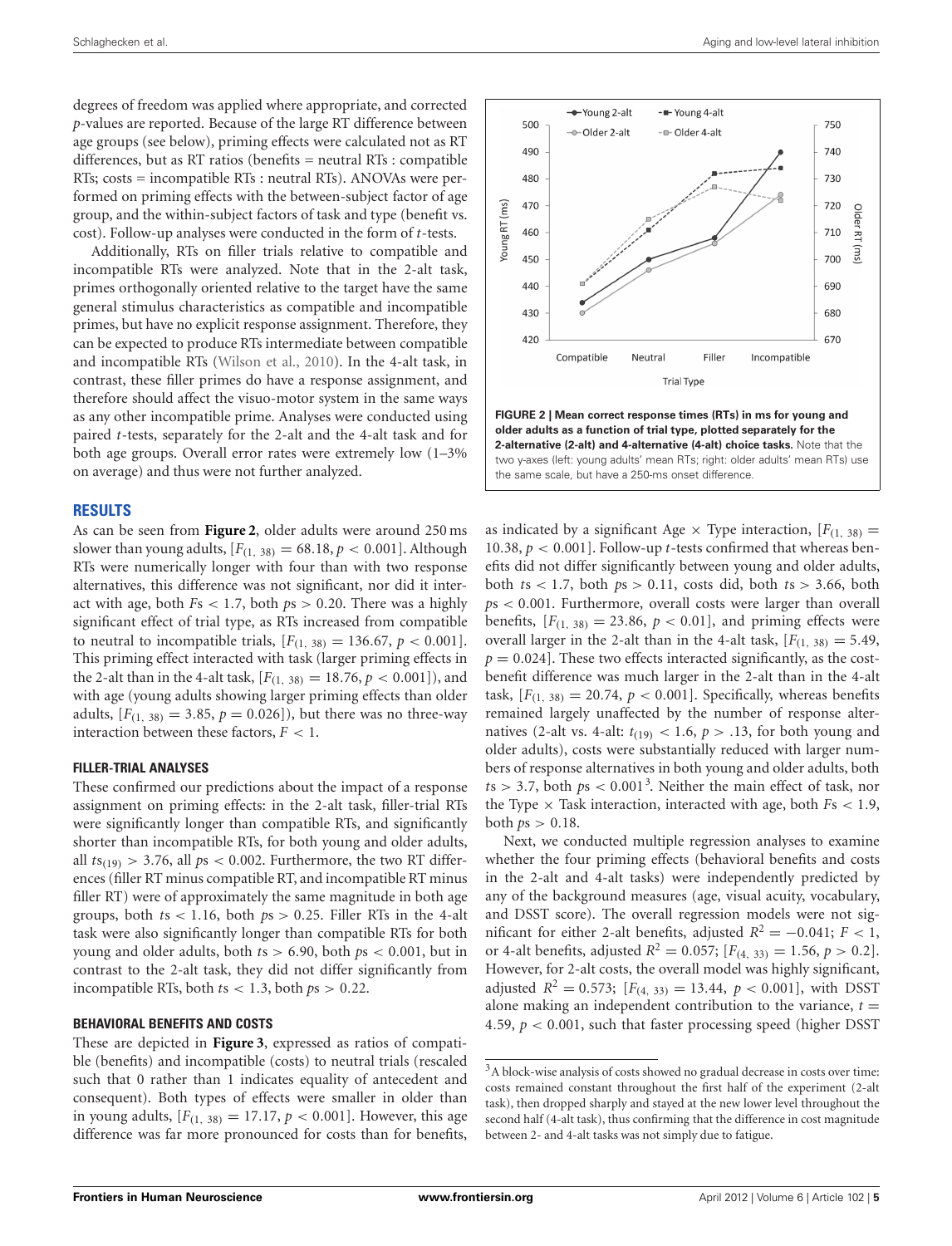

<span id="page-5-0"></span>score) was associated with greater reciprocal inhibition (larger behavioral costs; see **[Figure 4](#page-5-1)**). The overall model for 4-alt costs was also significant, adjusted  $R^2 = 0.288$ ;  $[F_{(4, 33)} = 4.74, p <$ 0*.*005], but no measure made a significant independent contribution to the variance (DSST being closest at  $t = 1.61$ ,  $p = 0.12$ ). In other words, with age, visual acuity, and vocabulary already taken into account, DSST significantly predicted behavioral costs in the 2-alt task.

## **DISCUSSION**

Comparing performance in a masked prime task with two and four response alternatives (2-alt vs. 4-alt), the present experiment aimed to confirm that prime-induced motor activation and inhibition processes can be dissociated, and to examine the effect of aging on these separate components. Results replicated the findings of [Schlaghecken et al.](#page-7-13) [\(2006](#page-7-13); Exp. 1): (1) relative to neutral trials, masked primes triggered behavioral benefits on compatible and costs on incompatible trials (PCE); (2) in the 2-alt task, costs were noticeably larger than benefits, possibly because with the stimuli employed in the present experiment, unspecific motor activation triggered by neutral primes (plus signs) is stronger than unspecific activation triggered by arrow primes, leading to a shortening of RTs on neutral-prime trials relative to arrow-prime trials (e.g., [Hasbroucq et al.](#page-7-43), [1999\)](#page-7-43); (3) overall, the PCE was smaller in the 4-alt than in the 2-alt task; and (4) this effect was entirely driven by a reduction of costs with increasing number of response alternatives, whereas the magnitude of benefits was unaffected by this manipulation. The results thus confirm the notion that whereas (compatible-trial) priming benefits measure direct prime activation, (incompatible-trial) priming costs measure the separate and dissociable process of indirect reciprocal competitor inhibition. Importantly, these patterns were observed for both young and older adults, despite the overall differences in response speed (RTs) and competitor inhibition (behavioral costs).



<span id="page-5-1"></span>Reciprocal competitor inhibition is assumed to differ from top-down inhibitory control in that it is low-level, automatic, and feed-forward, aimed at fine-tuning the ongoing response execution through the prevention of incorrect response activations (rather than through the suppression of an already activated incorrect response; e.g., [Burle et al.](#page-6-8), [2004](#page-6-8); [Duque et al.,](#page-6-7) [2010;](#page-6-7) [Tandonnet et al.](#page-7-19)[,](#page-7-20) [2011](#page-7-19)[\). Yet as demonstrated by](#page-7-20) Meynier et al. [\(2009](#page-7-20)), this type of inhibition is not hard-wired, but is established in a flexible, task-dependent way. The aim of the present study was to investigate (a) the effect of aging on this type of inhibition, and (b) its possible relationship to speed of processing. Results clearly demonstrated that in the masked prime task, aging selectively affects reciprocal competitor inhibition, not prime-induced motor activation: behavioral costs were much smaller in older than in young adults, whereas behavioral benefits were of similar magnitude. This pattern is in line with the notion that unlike top-down, cue-related activation (e.g., [Sterr and Dean](#page-7-44), [2008\)](#page-7-44), low-level, prime-induced motor activation remains stable across the adult lifespan (e.g., [Schlaghecken and Maylor](#page-7-8), [2005](#page-7-8)), whereas reciprocal inhibitory links in the motor response system deteriorate with advanced age (e.g., [Hortobágyi et al., 2006](#page-7-22)).

It is probably worth noting that in the present experiment, age-related reductions in inhibitory efficiency are reflected in *smaller* interference effects in older compared to young adults, whereas typically, they are reflected in *larger* effects. For instance, in classical response conflict paradigms like the Simon or the Eriksen flanker task, where on incompatible trials an automatically activated incorrect motor response interferes with the execution of the correct response, older participants typically show larger interference effects than young participants, suggesting that their inhibitory control mechanisms are less efficient in overcoming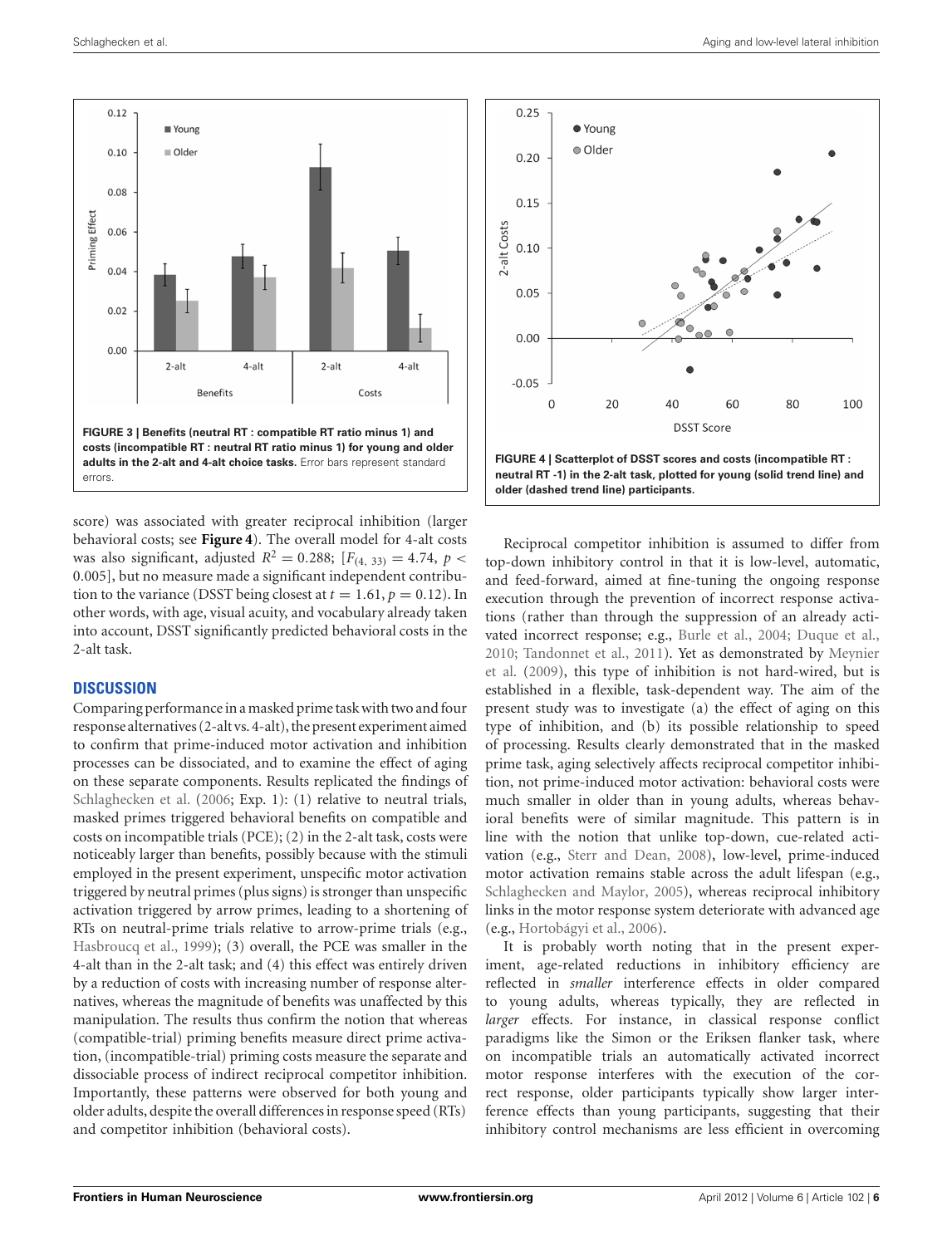the incorrect response tendency (e.g., [van der Lubbe and Verleger,](#page-8-3) [2002\)](#page-8-3). Those tasks, however, differ from the present one in a crucial aspect: they measure reactive or top-down inhibition of a response that has already been activated. Thus, the less effective the inhibition, the stronger the interference from this inappropriate response. The present task, in contrast, measures the reciprocal inhibition of a response that has not yet been activated. Consequently, the less effective this inhibition, the less this response channel will be deactivated below baseline levels, and the less the execution of this response will be delayed. One might argue, of course, that reactive inhibition of an incorrectly activated response does play a role in the present task as well. However, one needs to keep in mind that because primes were masked, and therefore only of limited accessibility to conscious or high-level control processes, it is likely that frontally mediated top-down inhibition of the incorrect (incompatible) motor activation will have played only a relatively minor role in the current task (e.g., [Dehaene et al.](#page-6-12), [2003](#page-6-12); [Schlaghecken et al., 2011](#page-7-10)).

This is not to say that frontal areas are not involved in non-consciously triggered control processes at all. Specifically, the supplementary motor areas (SMA/pre-SMA) have been shown to be directly related to priming effects in the masked prime task [\(Sumner et al.](#page-7-11), [2007](#page-7-11); [van Gaal et al., 2011](#page-8-4)), and even the anterior cingulate cortex—one of the central structures in high-level cognitive control—has been shown to respond to stimulus irregularities [\(Ursu et al.](#page-7-45), [2009\)](#page-7-45) and response errors [\(Nieuwenhuis et al.](#page-7-46), [2001\)](#page-7-46) of which participants are not consciously aware. It seems tempting to speculate whether these apparent separate forms of inhibitory control are merely increasingly complex or wide-spread instantiations of the same underlying basic process of reciprocal inhibition. Future research will undoubtedly explore this issue in more detail, specifically with regard to inhibitory dysregulation in psychological and neurological disorders and in normal aging.

The present study provides one step in this direction, as it demonstrated that the strengths of reciprocal inhibitory links

might be related to the general speed of information processing. Independent of age, visual acuity, and crystallized intelligence, processing speed (as measured by DSST scores) positively predicted competitor inhibition (as measured by the magnitude of behavioral costs in the 2-alt masked prime task). To the best of our knowledge, this is the first time that direct evidence has been provided that performance in the DSST is associated with low-level inhibitory control. Performance in processing speed tasks has previously been linked to the ability to ignore distracting information [\(Lustig et al., 2006](#page-7-34)), an ability strongly associated with prefrontal lobe functions (e.g., [Everling et al., 2002\)](#page-7-47). However, the present results—while generally supporting the notion of a relationship between DSST performance and inhibition—suggest that this relationship might be mediated by more basic processes than top-down inhibitory control. One possible interpretation is that more efficient reciprocal inhibition of competing response alternatives allows for generally faster response execution (recall that mean RTs in the priming task were approximately 250 ms shorter in young than in older participants), resulting in the ability to produce more responses within a given amount of time. This interpretation, however, seems somewhat simplistic, and does not fit well with the present data: if faster response execution due to reciprocal inhibition accounts for improved DSST performance, then DSST scores should have been negatively correlated with RTs, particularly on compatible trials, where the "foregrounded" response has to be executed. This was not the case (all *r*s *<* 0*.*40, all *p*s *>* 0*.*08), suggesting that DSST scores are not merely a function of efficient motor execution. Alternatively, one might assume that the same neural mechanism that instantiates reciprocal inhibition in the motor system produces the attentional focus needed in the DSST and similar processing speed tasks. Again, future research will have to investigate this issue more directly.

#### **ACKNOWLEDGMENTS**

This research was supported by a grant to Elizabeth A. Maylor and Friederike Schlaghecken from the Economic and Social Research Council of Great Britain (RES-000-22-2687).

#### **REFERENCES**

- <span id="page-6-1"></span>Andres, P., Guerrini, C., Phillips, L. H., and Perfect, T. J. (2008). Differential effects of aging on executive and automatic inhibition. *Dev. Neuropsychol.* 33, 101–123.
- <span id="page-6-9"></span>Andrews-Hanna, J. R., Snyder, A. Z., Vincent, J. L., Lustig, C., Head, D., Raichle, M. E., and Buckner, R. L. (2007). Disruption of large-scale brain systems in advanced aging. *Neuron* 56, 924–935.
- <span id="page-6-5"></span>Aron, A., Schlaghecken, F., Fletcher, P., Bullmore, E., Eimer, M., Barker, R., Sahakian, B., and Robbins, T. (2003). Inhibition of subliminally primed responses is mediated by the caudate and thalamus: evidence from fMRI and Huntington's disease. *Brain* 126, 713–723.
- <span id="page-6-11"></span>Baltes, P. B., and Lindenberger, U. (1997). Emergence of a powerful connection between sensory and cognitive functions across the adult life span: a new window to the study of cognitive aging? *Psychol. Aging* 12, 12–21.
- <span id="page-6-6"></span>Boy, F., and Sumner, P. (2010). Tight coupling between positive and reversed priming in the masked prime paradigm. *J. Exp. Psychol. Hum. Percept. Perform.* 36, 892–905.
- <span id="page-6-0"></span>Bugg, J. M., Zook, N. A., DeLosh, E. L., Davalos, D. B., and Davis, H. P. (2006). Age differences in fluid intelligence: contributions of general slowing and frontal decline. *Brain Cogn.* 62, 9–12.
- <span id="page-6-3"></span>Burle, B., van den Wildenberg, W. P. M., and Ridderinkhof, K. R. (2005).

Dynamics of facilitation and interference in cue-priming and Simon tasks. *Eur. J. Cogn. Psychol.* 17, 619–641.

- <span id="page-6-8"></span>Burle, B., Vidal, F., Tandonnet, C., and Hasbroucq, T. (2004). Physiological evidence for response inhibition in choice reaction time tasks. *Brain Cogn.* 56, 153–164.
- <span id="page-6-2"></span>Collette, F., Germain, S., Hogge, M., and van der Linden, M. (2009). Inhibitory control of memory in normal ageing: dissociation between impaired intentional and preserved unintentional processes. *Memory* 17, 104–122.
- <span id="page-6-10"></span>Damoiseaux, J. S., Beckmann, C. F., Arigita, E. J., Barkhof, F., Scheltens, P., Stam, C. J., Smith, S. M., and Rombouts, S. A. (2008). Reduced resting-state brain activity in the

"default network" in normal aging. *Cereb. Cortex* 18, 1856–1864.

- <span id="page-6-12"></span>Dehaene, S., Artiges, E., Naccache, L., Martelli, C., Viard, A., Schurhoff, F., Recasens, C., Martinot, M. L. P., Leboyer, M., and Martinot, J. L. (2003). Conscious and subliminal conflicts in normal subjects and patients with schizophrenia: the role of the anterior cingulate. *Proc. Natl. Acad. Sci. U.S.A.* 100, 13722–13727.
- <span id="page-6-7"></span>Duque, J., Lew, D., Mazzocchio, R., Olivier, E., and Ivry, R. B. (2010). Evidence for two concurrent inhibitory mechanisms during response preparation. *J. Neurosci.* 30, 3793–3802.
- <span id="page-6-4"></span>Eimer, M., and Schlaghecken, F. (1998). Effects of masked stimuli on motor activation: behavioral and electrophysiological evidence. *J. Exp.*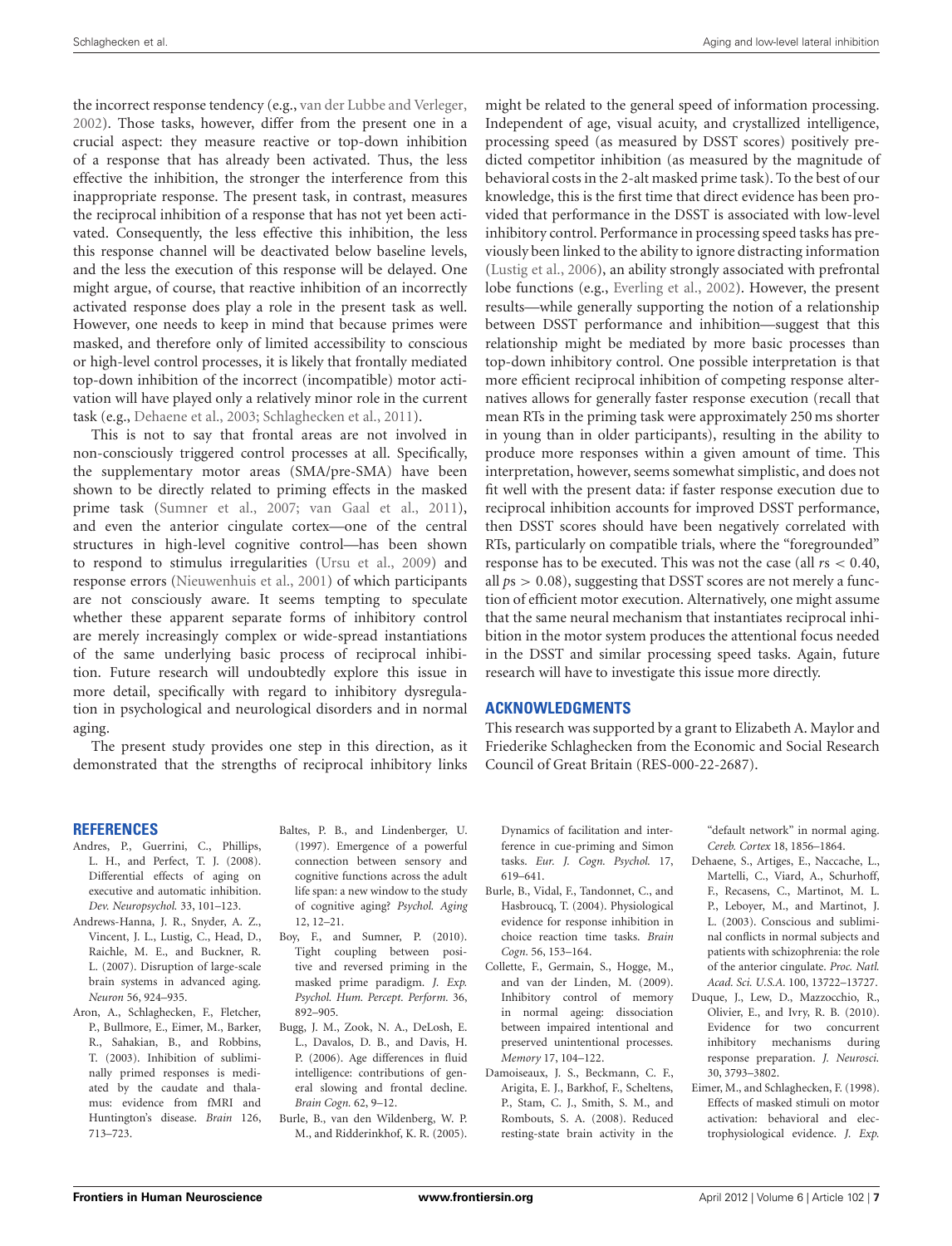*Psychol. Hum. Percept. Perform.* 24, 1737–1747.

- <span id="page-7-6"></span>Eimer, M., and Schlaghecken, F. (2002). Links between conscious awareness and response inhibition: evidence from masked priming. *Psychon. Bull. Rev.* 9, 514–520.
- <span id="page-7-17"></span>Eimer, M., Schubö, A., and Schlaghecken, F. (2002). The locus of inhibition in the masked priming of response alternatives. *J. Mot. Behav.* 34, 3–10.
- <span id="page-7-47"></span>Everling, S., Tinsley, C. J., Gaffan, D., and Duncan, J. (2002). Filtering of neural signals by focused attention in the monkey prefrontal cortex. *Nat. Neurosci.* 5, 671–676.
- <span id="page-7-28"></span>Fjell, A. M., and Walhovd, K. B. (2010). Structural brain changes in aging: courses, causes, and cognitive consequences. *Rev. Neurosci.* 21, 187–221.
- <span id="page-7-33"></span>Gilmore, G. C., Spinks, R. A., and Thomas, C. W. (2006). Age effects in coding tasks: componential analysis and test of the sensory deficit hypothesis. *Psychol. Aging* 21, 7–18.
- <span id="page-7-43"></span>Hasbroucq, T., Osman, A., Possama*ı*, C.-A., Burle, B., Carron, S., Dépy, D., Latour, S., and Mouret, I. (1999). Cortico-spinal inhibition reflects time but not event preparation: neural mechanisms of preparation dissociated by transcranial magnetic stimulation. *Acta Psychol.* 101, 243–266.
- <span id="page-7-0"></span>Hasher, L., Zacks, R. T., and May, C. P. (1999). "Inhibitory control, circadian arousal, and age," in *Attention and Performance XVII*, eds D. Gopher, and A. Koriat (Cambridge, MA: MIT Press), 653–675.
- <span id="page-7-40"></span>Hick, W. E. (1952). On the rate of gain of information. *Q. J. Exp. Psychol.* 4, 11–26.
- <span id="page-7-22"></span>Hortobágyi, T., del Olmo, M. F., and Rothwell, J. C. (2006). Age reduces cortical reciprocal inhibition in humans. *Exp. Brain Res.* 171, 322–329.
- <span id="page-7-30"></span>Hoyer, W. J., Stawski, R. S., Wasylyshyn, C., and Verhaeghen, P. (2004). Adult age and digit symbol substitution performance: a meta-analysis. *Psychol. Aging* 19, 211–214.
- <span id="page-7-41"></span>Hyman, R. (1953). Stimulus information as a determinant of reaction time. *J. Exp. Psychol.* 45, 188–196.
- <span id="page-7-16"></span>Kiesel, A., Kunde, W., and Hoffmann, J. (2007). Mechanisms of subliminal response priming. *Adv. Cogn. Psychol.* 3, 307–315.
- <span id="page-7-42"></span>Klapp, S. T. (2007). Nonconscious control mimics a purposeful strategy: strength of Stroop-like interference is automatically modulated by proportion of compatible trials. *J. Exp. Psychol. Hum. Percept. Perform.* 33, 1366–1376.
- <span id="page-7-1"></span>Kramer, A. F., Humphrey, D. G., Larish, J. F., Logan, G. D., and Strayer, D. L. (1994). Aging and inhibition: beyond a unitary view of inhibitory processing in attention. *Psychol. Aging* 9, 491–512.
- <span id="page-7-31"></span>Laux, L. F., and Lane, D. M. (1985). Information processing components of substitution test performance. *Intelligence* 9, 111–136.
- <span id="page-7-34"></span>Lustig, C., Hasher, L., and Tonev, S. T. (2006). Distraction as a determinant of processing speed. *Psychon. Bull. Rev.* 13, 619–625.
- <span id="page-7-3"></span>Maylor, E. A., Schlaghecken, F., and Watson, D. G. (2005). "Aging and inhibitory processes in memory, attentional, and motor tasks," in *Cognitive limitations in Aging and Psychopathology*, eds R. W. Engle, G. Sedek, U. von Hecker, and D. N. McIntosh (New York, NY: Cambridge, University Press), 313–345.
- <span id="page-7-12"></span>McBride, J., Boy, F., Husain, M., and Sumner, P. (2012). Automatic motor activation in the executive control of action. *Front. Hum. Neurosci.* 6:82. doi: 10.3389/ fnhum.2012.00082
- <span id="page-7-20"></span>Meynier, C., Burle, B., Possamai, C.-A., Vidal, F., and Hasbroucq, T. (2009). Neural inhibition and interhemispheric connections in two-choice reaction time: a Laplacian ERP study. *Psychophysiology* 46, 726–730.
- <span id="page-7-21"></span>Mostofsky, S. H., and Simmonds, D. J. (2008). Response inhibition and response selection: two sides of the same coin. *J. Cogn. Neurosci.* 20, 751–761.
- <span id="page-7-15"></span>Neumann, O., and Klotz, W. (1994). Motor responses to nonreportable, masked stimuli - where is the limit of direct parameter specification? *Atten. Perform.* 15, 123–150.
- <span id="page-7-46"></span>Nieuwenhuis, S., Ridderinkhof, K. R., Blom, J., Band, G. P. H., and Kok, A. (2001). Error-related brain potentials are differentially related to awareness of response errors: evidence from an antisaccade task. *Psychophysiology* 38, 752–760.
- <span id="page-7-2"></span>Nigg, J. T. (2000). On inhibition/disinhibition in developmental psychopathology: views from cognitive and personality psychology and a working inhibition taxonomy. *Psychol. Bull.* 126, 220–246.
- <span id="page-7-32"></span>Piccinin, A. M., and Rabbitt, P. M. A. (1999). Contribution of cognitive abilities to performance and improvement on a substitution coding task. *Psychol. Aging* 14, 539–551.
- <span id="page-7-35"></span>Raven, J. C., Raven, J., and Court, J. H. (1988). *The Mill Hill Vocabulary Scale*. London: H. K. Lewis Co. Ltd.
- <span id="page-7-29"></span>Rousselet, G. A., Husk, J. S., Pernet, C. R., Gaspar, C. M., Bennett, P. J., and Sekuler, A. B. (2009). Agerelated delay in information accrual for faces: evidence from a parametric, single-trial EEG approach. *BMC Neurosci.* 10, 114.
- <span id="page-7-25"></span>Salthouse, T. A. (1996). The processingspeed theory of adult age differences in cognition. *Psychol. Rev.* 103, 403–428.
- <span id="page-7-26"></span>Salthouse, T. A. (2004). What and when of cognitive aging. *Curr. Dir. Psychol. Sci.* 13, 140–144.
- <span id="page-7-10"></span>Schlaghecken, F., Birak, K. S., and Maylor, E. A. (2011). Age-related deficits in low-level inhibitory motor control. *Psychol. Aging* 26, 905–918.
- <span id="page-7-39"></span>Schlaghecken, F., Blagrove, E., and Maylor, E. A. (2008). No difference between conscious and nonconscious visuomotor control: evidence from perceptual learning in the masked prime task. *Conscious. Cogn.* 17, 84–93.
- <span id="page-7-13"></span>Schlaghecken, F., Bowman, H., and Eimer, M. (2006). Dissociating local and global levels of perceptuomotor control in masked priming. *J. Exp. Psychol. Hum. Percept. Perform.* 32, 618–632.
- <span id="page-7-5"></span>Schlaghecken, F., and Eimer, M. (1997). The influence of subliminally presented primes on response preparation. *Spr. Kogn.* 16, 166–175.
- <span id="page-7-14"></span>Schlaghecken, F., and Eimer, M. (2001). Partial response activation to masked primes is not dependent on response readiness. *Percept. Mot. Skills* 92, 208–222.
- <span id="page-7-18"></span>Schlaghecken, F., Klapp, S. T., and Maylor, E. A. (2009). Either or neither, but not both: locating the effects of masked primes. *Proc. Biol. Sci.* 276, 515–521.
- <span id="page-7-8"></span>Schlaghecken, F., and Maylor, E. A. (2005). Motor control in old age: evidence of impaired low-level inhibition. *J. Gerontol. B Psychol. Sci. Soc. Sci.* 60, P158–P161.
- Schlaghecken, F., Refaat, M., and Maylor, E. A. (2011). Multiple systems for cognitive control: evidence from a hybrid prime-Simon task. *J. Exp. Psychol. Hum. Percept. Perform.* 37, 1542–1553.
- <span id="page-7-37"></span>Schneider, B. A., and Pichora-Fuller, M. K. (2000). "Implications of perceptual deterioration for cognitive aging research," in *The Handbook of Aging and Cognition,* 2nd edn. eds F. I. M. Craik and T. A. Salthouse (Mahwah, NJ: Erlbaum), 155–219.
- <span id="page-7-36"></span>Schneider, J. (2002). *Near Vision Test Card*. Retrieved November 16, 2007, from http://www.isee.org/block\_letter\_eye\_chart.pdf
- <span id="page-7-38"></span>Schubö, A., Schlaghecken, F., and Meinecke, C. (2001). Learning to ignore the mask in texture segmentation tasks. *J. Exp. Psychol. Hum. Percept. Perform.* 27, 919–931.
- <span id="page-7-7"></span>Seiss, E., and Praamstra, P. (2004). The basal ganglia and inhibitory mechanisms in response selection: evidence from subliminal priming of motor responses in Parkinson's disease. *Brain* 127, 330–339.
- <span id="page-7-44"></span>Sterr, A., and Dean, P. (2008). Neural correlates of movement preparation in healthy ageing. *Eur. J. Neurosci.* 27, 254–260.
- <span id="page-7-27"></span>Stetson, D. S., Albers, J. W., Silverstein, B. A., and Wolfe, R. A. (1992). Effects of age, sex, and anthropometric factors on nerve conduction measures. *Muscle Nerve* 15, 1095–1104.
- <span id="page-7-9"></span>Sumner, P., and Brandwood, T. (2008). Oscillations in motor priming: positive rebound follows the inhibitory phase in the masked prime paradigm. *J. Mot. Behav.* 40, 484–489.
- <span id="page-7-11"></span>Sumner, P., Nachev, P., Morris, P., Peters, A. M., Jackson, S. R., Kennard, C., and Husain, M. (2007). Human medial frontal cortex mediates unconscious inhibition of voluntary action. *Neuron* 54, 697–711.
- <span id="page-7-4"></span>Swick, D., Ashley, V., and Turken, U. (2011). Are the neural correlates of stopping and not going identical? Quantitative meta-analysis of two response inhibition tasks. *Neuroimage* 56, 1655–1665.
- <span id="page-7-23"></span>Talelli, P., Waddingham, W., Ewas, A., Rothwell, J. C., and Ward, N. S. (2008). The effect of age on taskrelated modulation of interhemispheric balance. *Exp. Brain Res.* 186, 59–66.
- <span id="page-7-19"></span>Tandonnet, C., Garry, M. I., and Summers, J. J. (2011). Selective suppression of the incorrect response implementation in choice behavior assessed by transcranial magnetic stimulation. *Psychophysiology* 48, 462–469.
- <span id="page-7-45"></span>Ursu, S., Clark, K. A., Aizenstein, H. J., Stenger, V. A., and Carter, C. (2009). Conflict-related activity in the caudal anterior cingulate cortex in the absence of awareness. *Biol. Psychol.* 80, 279–286.
- <span id="page-7-24"></span>van de Laar, M., van den Wildenberg, W. P. M., van Boxtel, G. J. M., Huizenga, H. M., and van der Molen, M. W. (2012). Lifespan changes in motor activation and inhibition during choice reactions: